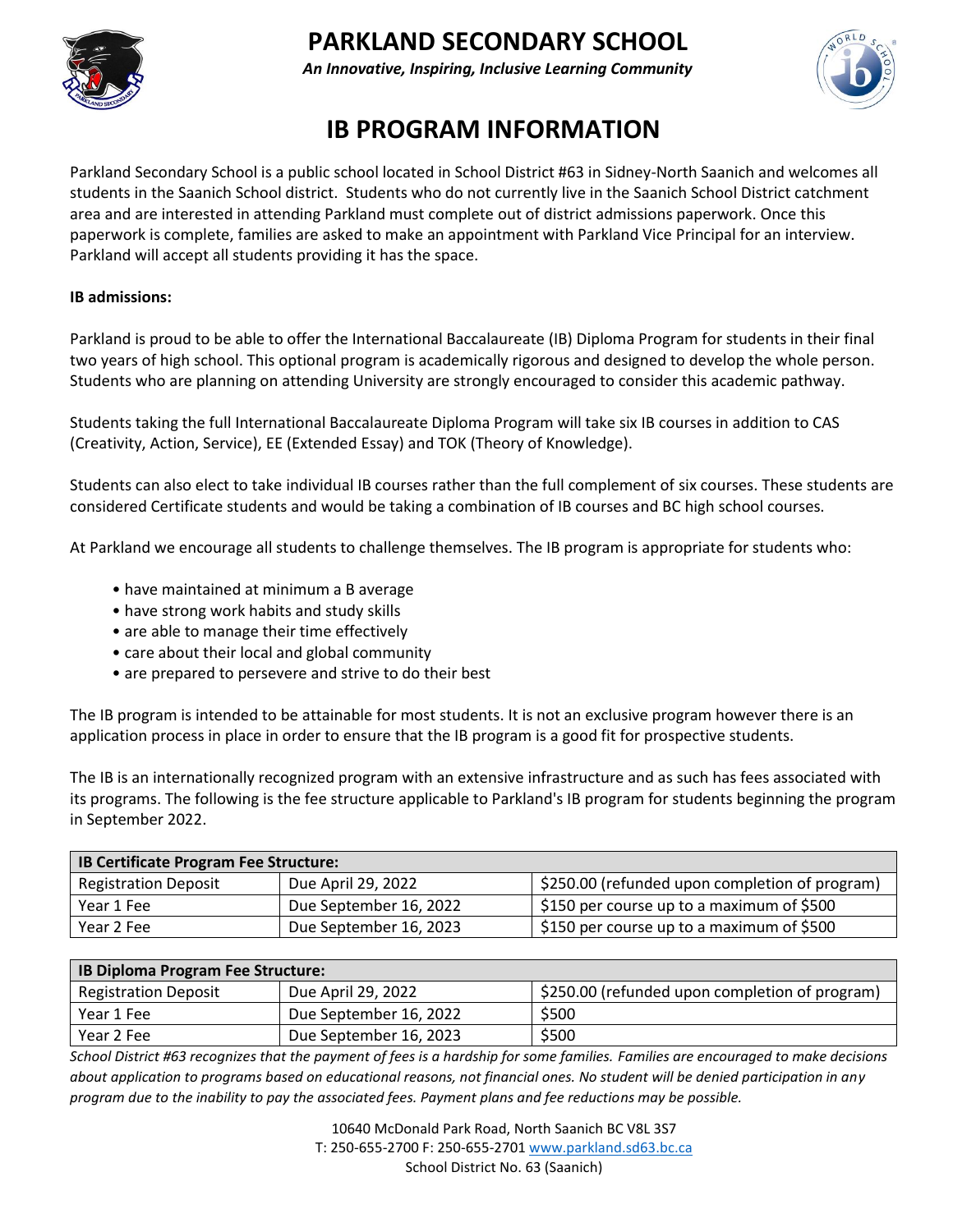

### **PARKLAND SECONDARY SCHOOL**

*An Innovative, Inspiring, Inclusive Learning Community*



## **IB DIPLOMA APPLICATION PACKAGE**

Return completed applications to the Main Office at Parkland Secondary School by **March 4, 2022**

| Student<br><b>Name</b> |  |
|------------------------|--|
|                        |  |

#### **Important Dates:**

IB Student and parent information evening – January 19, 2022 Individual Advising appointments with IB Team – late January – mid March IB application deadline – March 4, 2022 Offers by email – early April Registration fee due – April 29, 2022

| <b>IB Diploma Program Fee Structure:</b> |                        |             |
|------------------------------------------|------------------------|-------------|
| <b>Registration Deposit</b>              | Due April 29, 2022     | $$250.00**$ |
| Year 1 Fee                               | Due September 16, 2022 | \$500       |
| Year 2 Fee                               | Due September 16, 2023 | \$500       |

• \*\*The \$250 deposit will be refunded upon successful completion of program.

• Payment options – school-based online fee payment, cheques (made payable to SD#63), credit and debit

Application Check List - please ensure that these items are included with your application package:

 $\Box$  Grade 9 report card

 $\square$  Grade 10 report card

 $\Box$  One-page typed resume itemizing involvement in the following areas: volunteering, fine or performing arts, athletic or physical activities, leadership, or other extra-curricular activities

 $\Box$  One page typed personal statement (approximately 300 words) describing why you would like to be part of the IB program. Describe your academic and extra-curricular experiences. Attempt to describe yourself in relation to at least three of the of the IB learner profile characteristics and describe why you think it is important to develop the concept of international mindedness

 $\Box$  Course Program registration deposit (\$250). Deposited May 1st for those students accepted to the program

 $\Box$ Individual Education Plan (IEP) or other document that identifies a student's special needs (if applicable)

□IB Course Program Application Package

 $\square$  For students new to Parkland – upon acceptance a registration package will need to be completed

Parkland Secondary IB Admissions Committee has consent to contact my previous school and/or teachers to discuss my suitability to the IB program.

| <b>Student Signature:</b> | Parent Signature: | Date |
|---------------------------|-------------------|------|
|                           |                   |      |

10640 McDonald Park Road, North Saanich BC V8L 3S7 T: 250-655-2700 F: 250-655-2701 [www.parkland.sd63.bc.ca](http://www.parkland.sd63.bc.ca/) School District No. 63 (Saanich)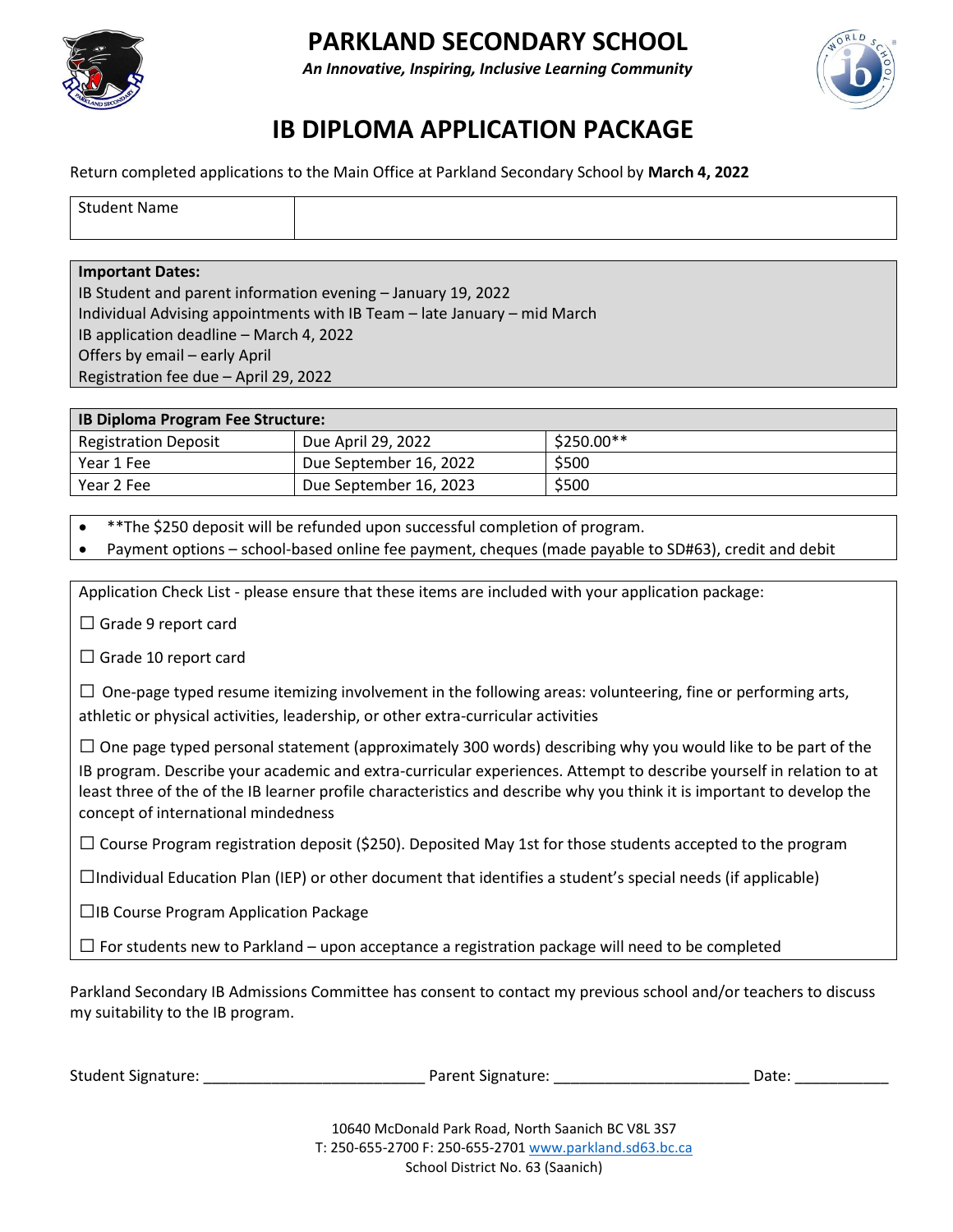



# **IB DIPLOMA APPLICATION PACKAGE**

| <b>Student Information</b> |  |
|----------------------------|--|
| Student name               |  |
|                            |  |
| Student email              |  |
|                            |  |
| Student cell number        |  |
| Date of birth              |  |
| Current school             |  |

| School-Based Reference - a school-based staff member who knows you as a student |  |  |
|---------------------------------------------------------------------------------|--|--|
| Name                                                                            |  |  |
|                                                                                 |  |  |
| Email                                                                           |  |  |
|                                                                                 |  |  |
| School                                                                          |  |  |
| Position                                                                        |  |  |

| <b>Parent/Guardian Contact information</b> |  |
|--------------------------------------------|--|
| Parent/Guardian Name (s)                   |  |
| Parent/Guardian Primary Email              |  |
| Parent/Guardian Primary Phone #            |  |

### **Languages you read, write & speak fluently**

### **Post-Secondary Goals** (if known)